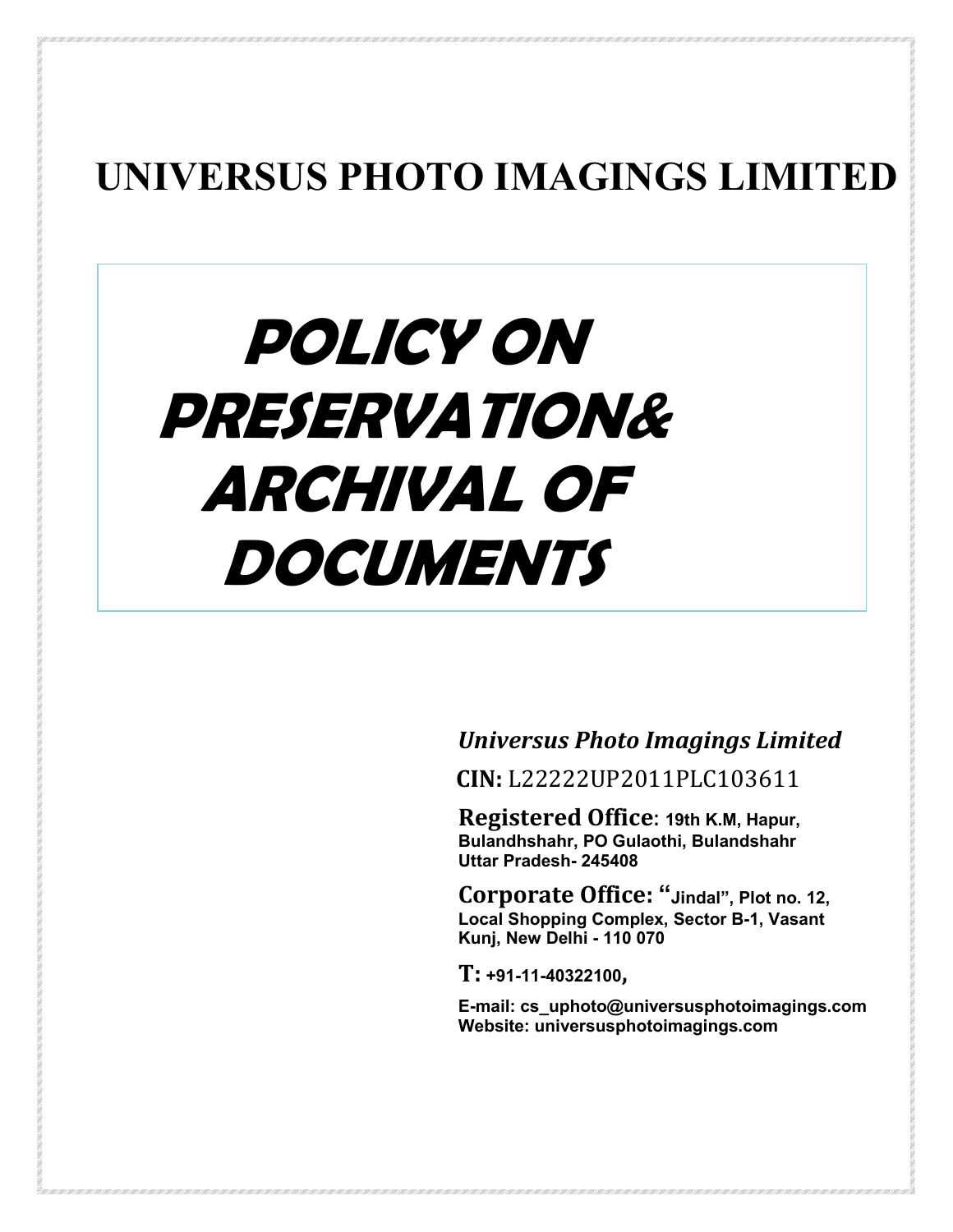# **1. Purpose**

The Securities Exchange Board of India (SEBI), on  $2<sup>nd</sup>$  September, 2015, has come out with the SEBI (Listing Obligations and Disclosure Requirements) Regulations, 2015 ("Regulations"). Regulation 9 of Chapter III requires the Company to frame a policy on preservation of documents. Further Regulation 30(8) requires the Company to frame a policy on website disclosure and archival of such disclosure.

# **2. Scope**

This "Policy on Preservation & Archival of documents" ('the Policy') is intended to define for preservation of documents and to provide guidance to the executives and staff working in for Universus Photo Imagings Limited in making decisions and undertaking other activities that may have an impact on the operations of the Company. It not only covers the various aspects on preservation of the Documents, but also the safe disposal/destruction of the Documents.

The purpose for effective and compliant preservation of data encompasses:

- $\div$  Identification of statutory registers and other records of the Company which are required to be preserved;
- $\div$  Identification and categorization of the statutory registers and other records to be maintained either for eight years or permanently;
- $\div$  Preservation of the the statutory records and documents in physical form or in electronic form;
- $\div$  Disposal, after completion of 8 years, of the statutory documents which are to be preserved for 8 years only as per the guidelines of the Policy or as decided by the Board of Directors at that time;
- $\div$  Ensure that all the information, documents, events etc. disclosed on the website of the Company, unless otherwise specified in the Act, shall remain on the website for a period of five years from the date of disclosure;
- $\div$  After completion of five years of disclosure of the respective documents, shall be moved to the respective archives folder on the website of the Company;
- $\div$  Documents which are required to be hosted on the website for a particular period, shall be deleted after the due date, therefore, it shall not be saved to archives folder;
- Certain documents like Policies, Codes of Conduct and other documents which are required to be continuously displayed on the website, shall not be archived;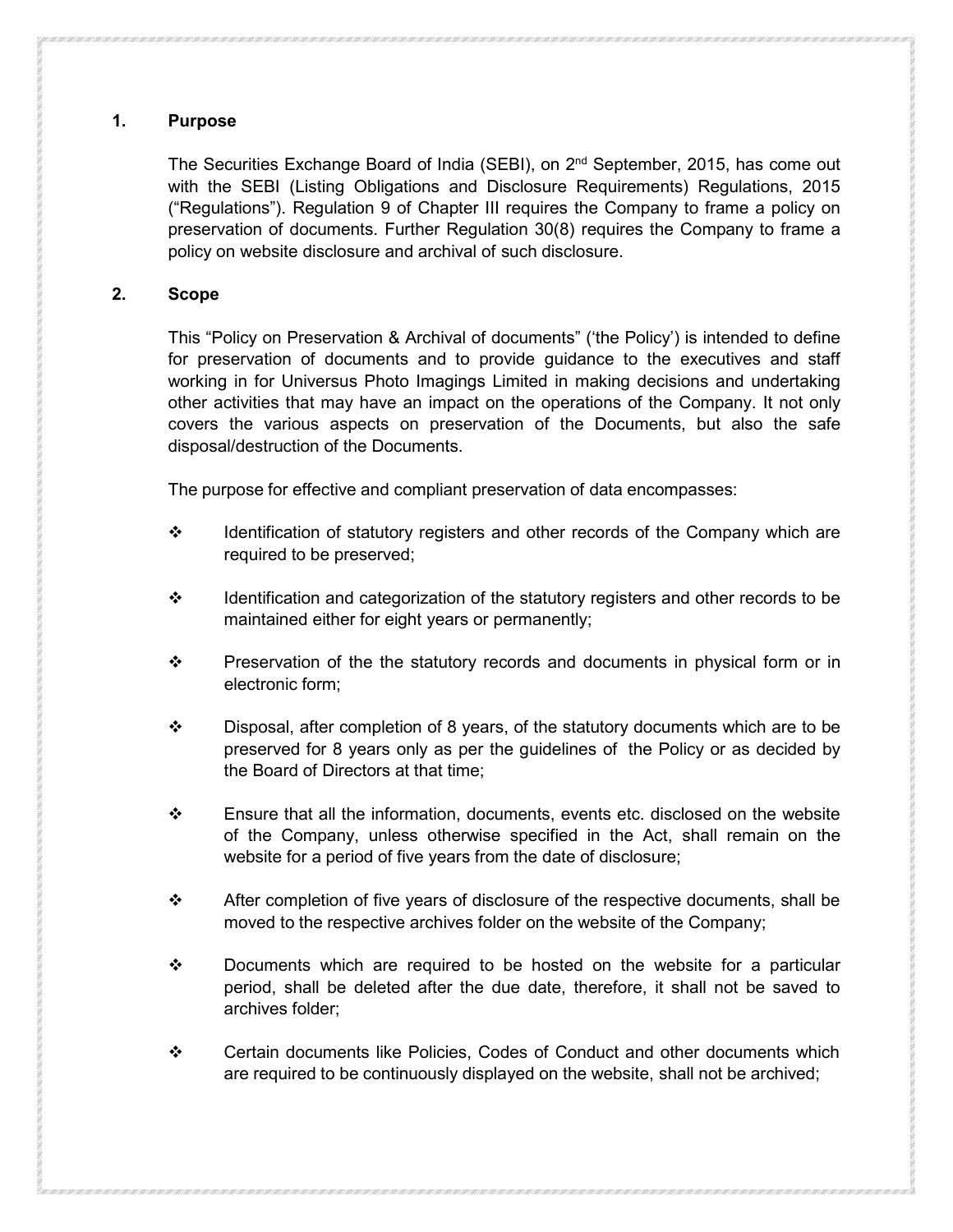# **3. Definitions –**

- *3.1* **"***Act***"** means the Companies Act, 2013, Rules Framed thereunder and any amendments thereto;
- *3.2 "Authority"* means any statutory, administrative, arbitral and/ or judicial Authority.
- *3.3 "Archival"* means accumulation of Documents in digital or physical mode that has been selected for long-term preservation on grounds of their legal, commercial, cultural, historical or evidentiary value.
- *3.4* **"***Board***"** means the Board of directors of the Company or its Committee.
- *3.5* **"***Company***"** means "Universus Photo Imagings Limited".
- *3.6 "Competent Officer"* means any officer or employee who is entrusted with the responsibilty of maintenance and preservation of Documents.
- *3.7* **"***Current Document(s)***"** means any Document, that still has an ongoing relevance with reference to any ongoing litigation, proceedings, complaint, dispute, contract or any like matter.
- *3.8* **"***Electronic Record(s)***"** means the electronic record as defined under clause (t) of Sub-section (1) of Section 2 of the Information Technology Act, 2000.
- *3.9* **"***Electronic Form***"** means any contemporaneous electronic device such as computer, laptop, compact disc, floppy disc, space on electronic cloud, or any other form of storage and retrieval device, considered feasible, whether the same is in possession or control of the Company or otherwise the Company has control over access to it.
- *3.10* **"***Maintenance***"** means keeping Documents, either physically or in Electronic Form.
- *3.11* **"***Preservation***"** means to keep in good order and to prevent from being altered, damaged or destroyed.
- *3.12* **"***Regulations***"** means the Securities Exchange Board of India (Listing Obligation and Disclosure Requirements) Regulations, 2015 including any statutory modifications or re-enactment thereof.
- *3.13* **"Website"** means website of the company "Universus Photo Imagings Limited" i.e.**universusphotoimagings.com**

The words and phrases used in this Policy and not defined herein shall derive their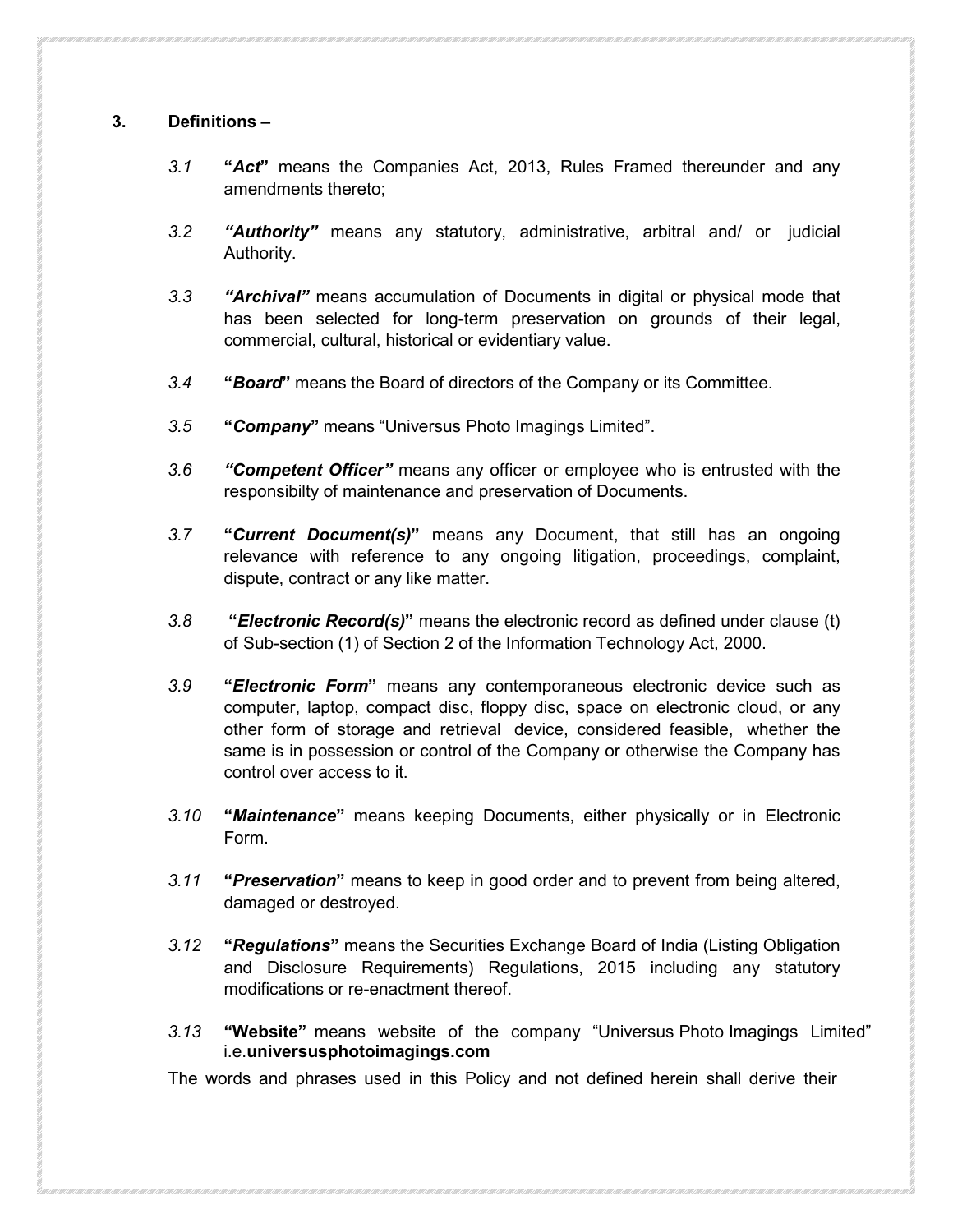meaning from the Companies Act, 2013, Securities and Exchange Board of India (Listing Obligations and Disclosure Requirements) Regulations, 2015 and any other applicable Laws.

#### **4. Coverage**

This Policy is intended to guide the Company and its officers on maintenance of any Documents, their preservation and disposal as well as their Archival. The policy also contains the provisions of documents, discloures hosted on the website of the Company which are made to the stock exchanges pursuant to the Securities and Exchange Board of India (Listing Obligations and Disclosure Requirements) Regulations, 2015.

# **5. Policy**

# **5.1 Records Appraisal Procedure**

The records appraisal process shall involve making a considered and formal judgment, often after considerable research, that certain records have enough value to warrant a considerable and continuous expenditure of funds for preserving them. In general, the Company shall consider the following factors while deciding on whether or not documents are to be preserved. However, these are guiding principles and the Company shall not be rigidly bound by them. They shall serve as an aid for the respective operational / functional departments of the Company in making decision for preservation of documents:

- \* Whether the records are statutory documents required by various regulatory authorities, from time to time;
- $\mathbf{\hat{P}}$  Whether the information contained in the document is generally available;
- $\div$  Whether the values possessed by the records is purely informational or of some intrinsic value; and
- $\div$  Assessment of the user's need for the document whether it is of active use, semi-active (not of current use, but referred to on occasions) or is rarely / never needed for reference.

# **5.2 Manner for preservation of documents**

# **5.2.1 Methodology of preservation**

The Company shall primarily utilize any one / combination of the following methods in preserving the documents:

- Department or function wise;
- Subject or topic wise;
- Chronologically;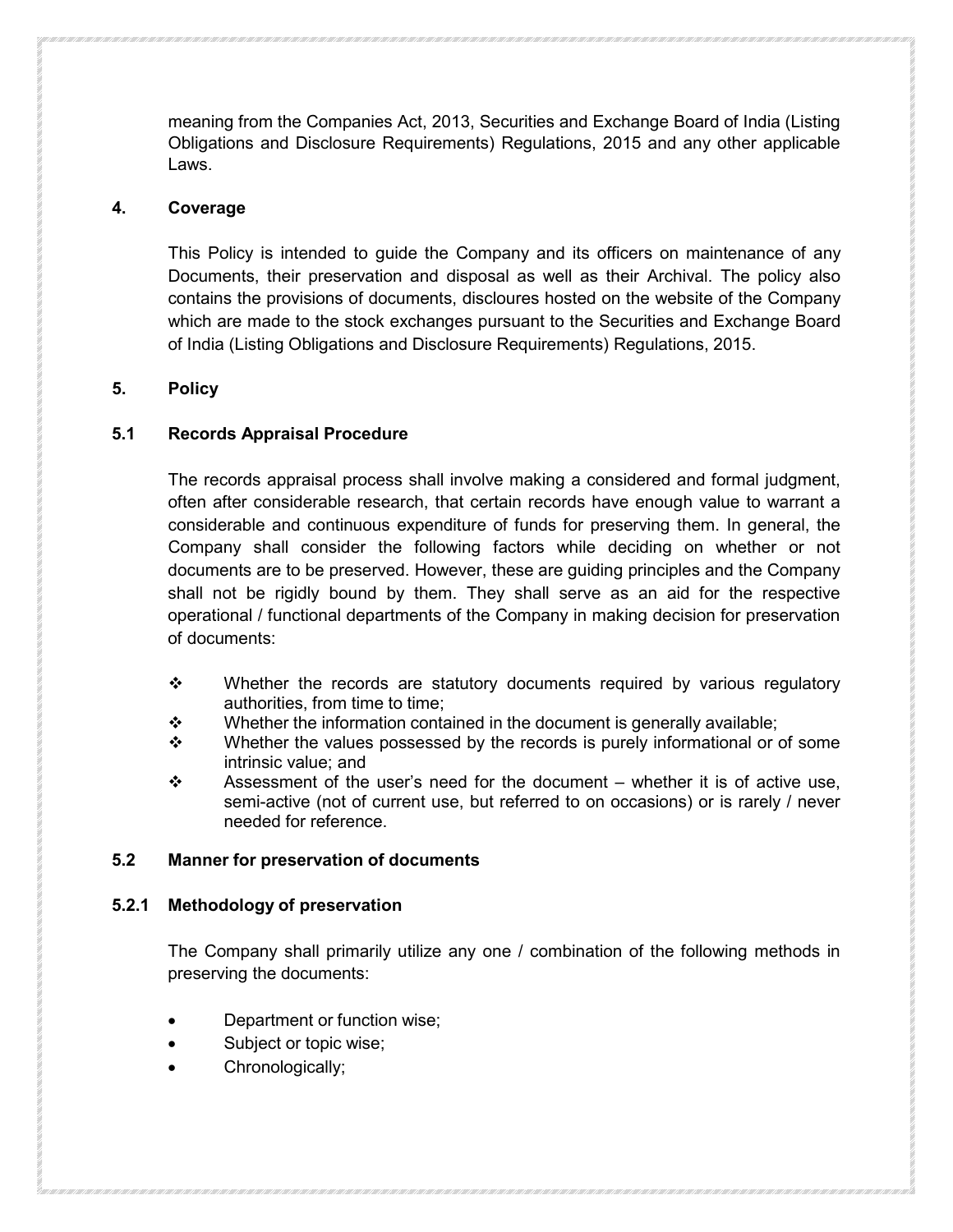- Such other method as the departmental heads may consider appropriate, so as to fulfill the following objectives:
	- $\triangleright$  To meet the legal standards for protection, storage and retrieval; and
	- $\triangleright$  To optimize the use of space and minimize the cost of record retention.

#### **5.2.2 Storage and security conditions**

The documents should be stored in conditions that are secure and clean with low risk of damage. Documents of non-paper format shall require special storage conditions and handling process, after taking into account their specific characters. Similarly documents of continuing value and requiring longer preservation shall require a higher quality of storage.

#### **5.2.3 Duration of preservation**

The minimum retention requirement of Company's documents under different categories is provided as **Retention Schedule** as an annexure to this Policy. Duration of preservation of documents are totally based on the nature of documents and applicable laws related to such documents. The Key managerial personnel or any other person Authorised by the Board are free to decide the duration of such preservation depending upon the circumstances and nature of the documents. However **Retention Schedule** must be kept on mind while deciding such preservation**.** The 'Retention Schedule' has classified the records under following categories:

- i. Documents whose preservation shall be permanent in nature;
- ii. Documents to be retained for not less eight (8) years;
- iii. Documents which are required to be preserved for a specified period for less than eight years under various Applicable Laws in force, from time to time – Documents under this category shall be preserved for a minimum period, as prescribed under the Applicable Law;
- iv. Documents which are of temporary nature and not prescribed for any specific period under any Applicable laws – Documents under this category shall be preserved for such period as the Competent Officer may consider appropriate in consultation with their respective Head of Department.
- v. Documents or Disclose which are hosted on the website of the Company is transferred to the Archives folder of the Website of the Company after completion of five years from the date of disclosure or event. However, certain documents likePolicies, Codes of Conduct and other documents which are required to be continuously displayed on the website, shall not be archived.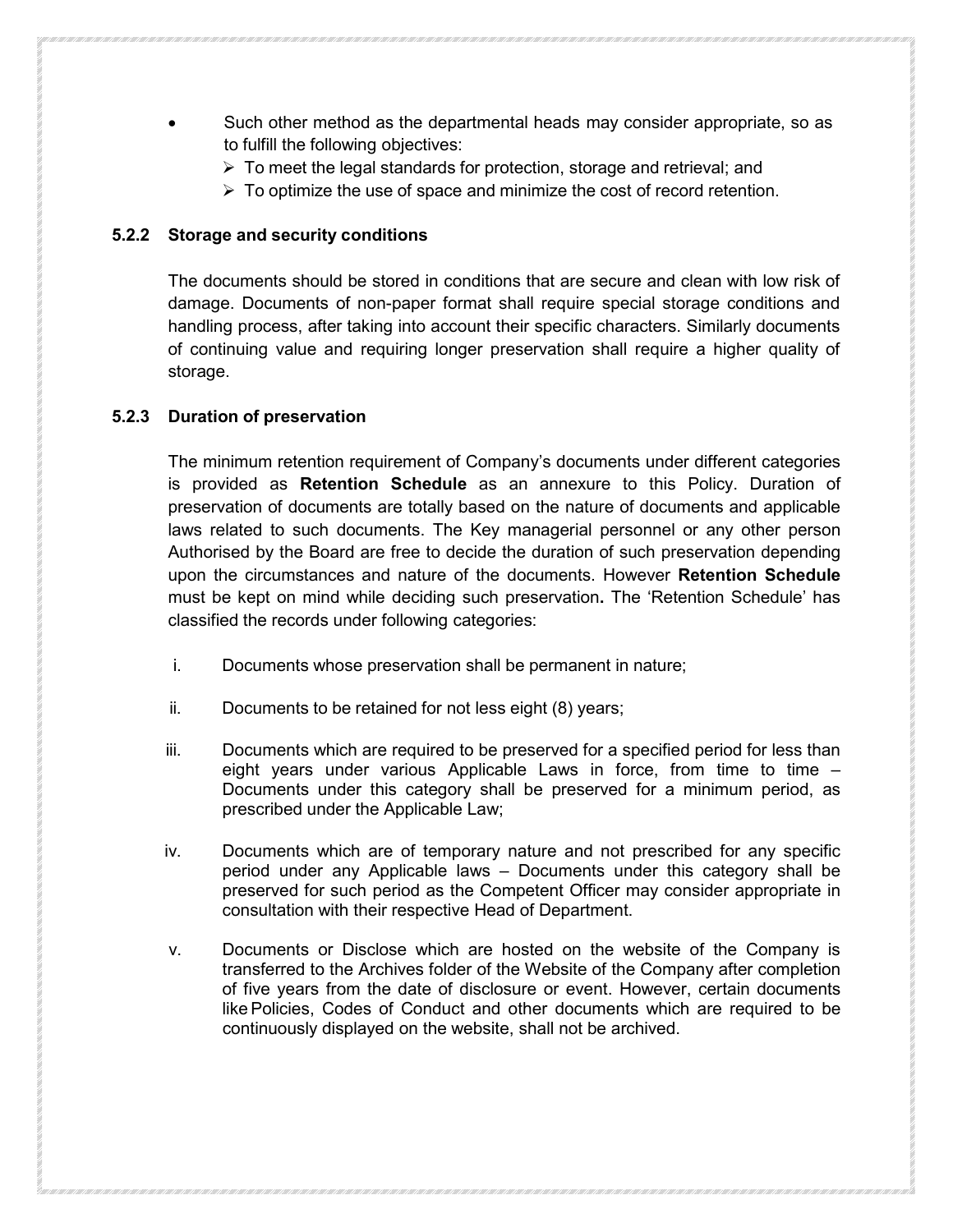# **5.2.4 Destruction of Documents**

Documents which no longer serve a useful purpose, should be destroyed. This would free filing equipment for storage of records currently needed in the conduct of business. Destruction of documents can also improve operational efficiency by reducing the quantity of records to be searched in order to locate the needed information.

Destruction is a normal administrative practice therefore can occur when the records are duplicated, unimportant or for short-term use only. This applies to both Physical and Electronic Documents.

The temporary Documents, excluding the Current Document(s) where there is no specified period for preservation under any Applicable Law, may be destroyed by the Competent Officer in consonance and mutual understanding with their respective Head of Department.

However, it be noted that all confidential documents, Archival material of the Company shall be destructed only after the approval of the Board of Directors or the Company Secretary of the Company in the presence of necessary authorised persons or Board.

Provided that nothing contained herein shall be deemed to lead to an exception in case of an accidental deletion, or deletion due to any system flaw, virus, or any other deletion, inaccessibility or loss due to any reason other than deliberate and determinate deletion.

# **5.2.5 Modes of preservation**

- i. The Documents may be preserved in
	- a. Physical form or
	- b. Electronic Form.
- ii. The Competent Officer who is required to preserve the Documents is generally expected to observe the compliance of requirements of Applicable Law on periodical basis.
- iii. The preservation of Documents should be such as to ensure that there is no tampering, alteration, destruction or anything which endangers the content, authenticity, utility or accessibility of the Documents.
- iv. The preserved Documents must be accessible at all reasonable times. Access may however be controlled, so as to ensure integrity of the Documents and prohibit unauthorized access.

Provided that none of the persons can access such documents without the permission of the Board or persons Authorised by the Board or KMP.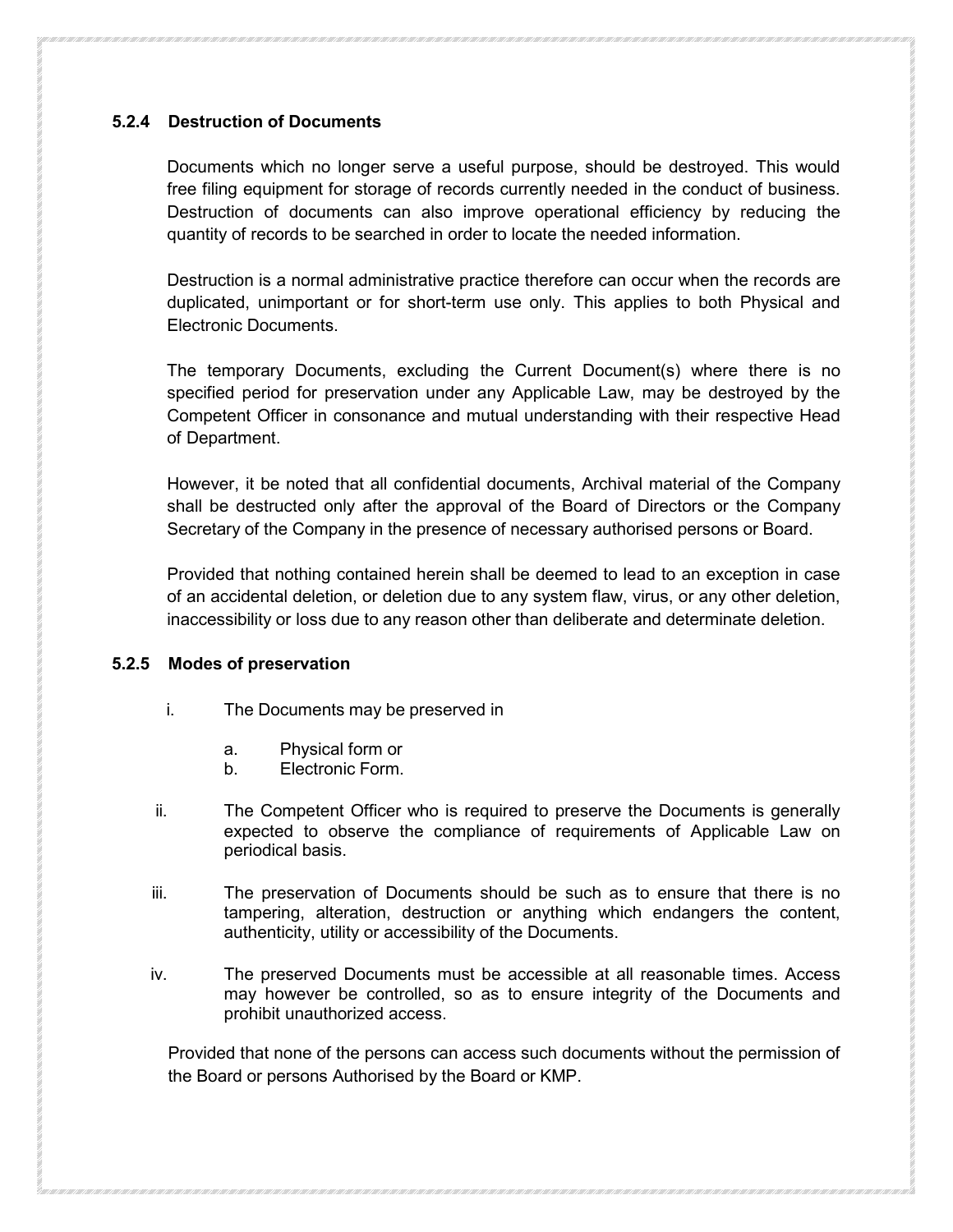# **5.2.6 Roles and Responsibility of Employees for Preservation of Document**

All the Employees on the permanent rolls of the Company are responsible for taking into account the potential impacts on preservation of the documents in their work area and their decision to retain/preserve or destroy documents pertaining to their area.

The departmental heads however must make themselves familiar with the Policy and educate all employees in their department towards their roles and responsibilities arising out of this Policy. The departmental head shall also restrict access to the confidential records and information and must coordinate in the destruction of the documents, when required.

#### **6. Authority to make alterations to the Policy**

The Board is authorized to make such alterations to this Policy as considered appropriate, subject, however, to the condition that such alterations shall be in consonance with the provisions of the Act and Regulations.

#### **7. Interpretation**

In any circumstance where the terms of this policy differ from any existing or newly enacted law, rule, Regulation or standard governing the Company, the law, rule, Regulation or standard will take precedence over this policy and procedures until such time as this policy is changed to conform to the law, rule, Regulation or standard.